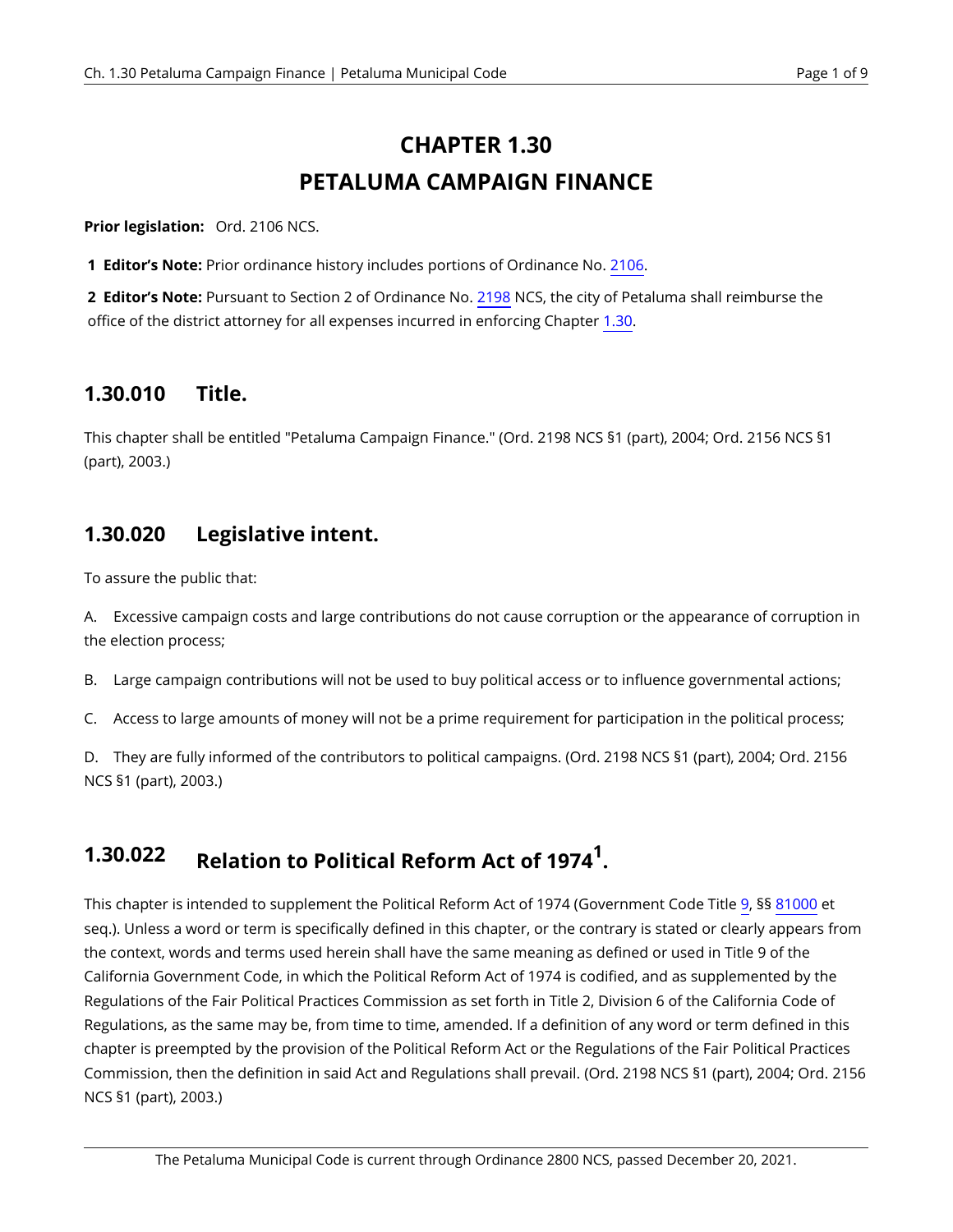#### **1.30.025 Definitions.**

A. "Person" means an individual, proprietorship, firm, partnership, joint venture, syndicate, business trust, company, corporation, limited liability company, association, committee, and any other organization or group of persons acting in concert.

B. "City election" means any general election, special election or recall election.

C. "Election cycle" means the applicable period as set forth in Section [1.30.035](#page-2-0).

D. "Candidate" means any person who is a candidate for mayor or city council for the city of Petaluma, including incumbent mayor or council members, appointed or elected whether or not a candidate for reelection.

E. "Indebted former candidate" means a person who was a candidate for mayor or city council at any city election and who has campaign debt remaining from such election after expiration of the election cycle for the office of which he or she was a candidate. (Ord. 2198 NCS §1 (part), 2004; Ord. 2156 NCS §1 (part), 2003.)

#### <span id="page-1-1"></span>**1.30.030 Contribution limitation.**

<span id="page-1-0"></span>A. No candidate for city council or mayor, or candidate committee, or council member or mayor shall solicit or accept any contribution, including any "in-kind" contribution, that will cause the total contributions to that candidate from any person to exceed two hundred dollars during any election cycle. The receipt of any contribution which would cause the total amount of contributions to a candidate from a single person to exceed two hundred dollars shall promptly return any such excess to the donor. The provisions of this section shall not apply to contributions by a candidate for city council or mayor of his or her own funds to his or her own controlled committee. Contributions by the spouse of a candidate for city council or mayor from such spouse's separate property shall be subject to the contribution limits.

B. *Elective Council Members and Candidates with Outstanding Debt from Prior Election.* No person shall make, and no mayor or city council member or indebted former candidate, or treasurer of any controlled committee of any mayor or city council member or indebted former candidate, shall solicit or accept any contributions for the purpose of retiring outstanding debt from a prior city election which would cause the total amount contributed by such person to such mayor or council member or indebted former candidate or to his or her controlled committee, to exceed two hundred dollars for the election in which the outstanding debt was incurred, regardless of when the contribution(s) is made or received.

C. *Recall Elections.* The contribution limitations set forth in subsection A above shall also apply to any committee which collects contributions for the purpose of making expenditures in support of or opposition to the recall of a mayor or city council member, and to contributions received by such mayor or city council member during a recall election cycle as defined in Section [1.30.035](#page-2-0).

D. *Candidate's Personal Funds.* The provisions of this section shall not apply to a candidate's contribution of his or her personal funds to his or her own controlled committee. Contributions by the spouse of a candidate from such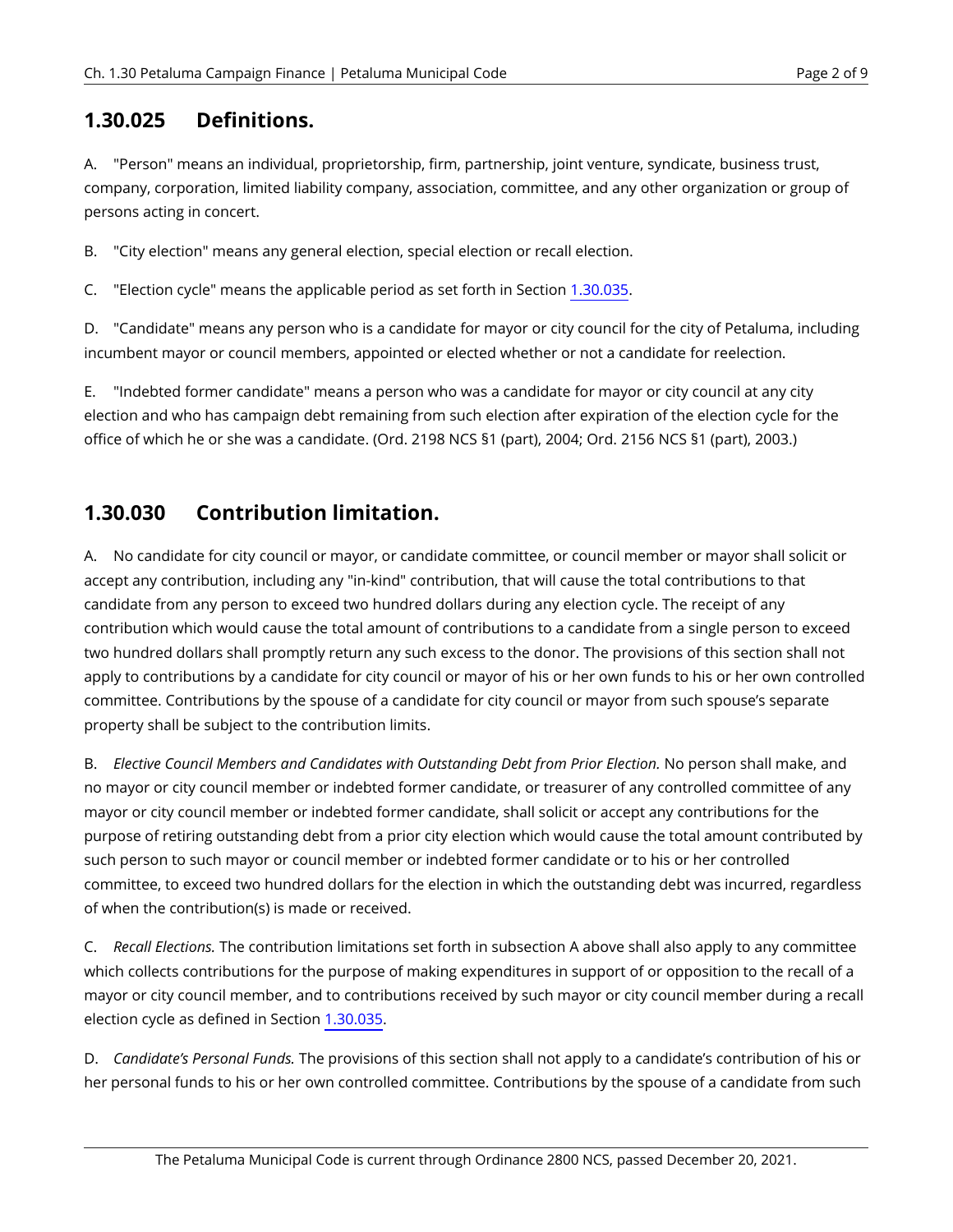spouse's separate property shall be subject to the contribution limitations set forth in subsection [A](#page-1-0). (Ord. 2198 NCS §1 (part), 2004; Ord. 2156 NCS §1 (part), 2003.)

## <span id="page-2-0"></span>**1.30.035 Election cycles.**

A. *General Elections.* For purposes of any election for city council or mayor, the term election cycle as used in this chapter shall mean the period commencing on January 1 of the year following a year in which a city council election is held and ending on December 31 of the year in which the next succeeding election is held.

B. *Special Elections.* For purposes of any special election for city council or mayor, the term election cycle as used in this chapter shall mean the period commencing on the date a special election is called by the city council and ending on the thirtieth day following said special election.

C. *Recall Elections.* For purposes of any recall election for city council or mayor, the term election cycle as used in this chapter shall mean the period commencing on either the date a committee is formed pursuant to the Political Reform Act in support of a recall election or the date the city clerk approves a recall petition for circulation and gathering of signatures, whichever occurs earlier, and ending on the thirtieth day following the first to occur of any the following:

1. The time provided by law for the gathering of signatures on recall petitions expires without sufficient recall petition signature having been filed with the city clerk to require a recall election;

2. All committees formed in support of the recall have been terminated pursuant to the provisions of the Political Reform Act;

3. The date the recall election is held.

D. *Campaign Debt.* Nothing in this chapter shall prohibit indebted candidates and/or their controlled campaign committee from soliciting and receiving funds to pay off their campaign debt in accordance with the provisions of Section [1.30.030](#page-1-1), after the end of the election cycles defined above. (Ord. 2198 NCS §1 (part), 2004; Ord. 2156 NCS §1 (part), 2003.)

#### **1.30.040 Disclosure requirement.**

A. Each candidate for city council or mayor, or candidate committee, or council member or mayor, shall provide detailed itemization, as defined in the California Political Reform Act of 1974, for all contributions received in excess of twenty-five dollars.

<span id="page-2-1"></span>B. Each candidate for city council or mayor, or candidate committee shall file a third pre-election Campaign Disclosure Statement (Form 460 or any successor form thereto), as provided by the California Fair Political Practices Commission for the period from the end of the period covered by the second preelection statement to eleven fifty-nine p.m. on the third business day immediately preceding election day (normally Thursday). Such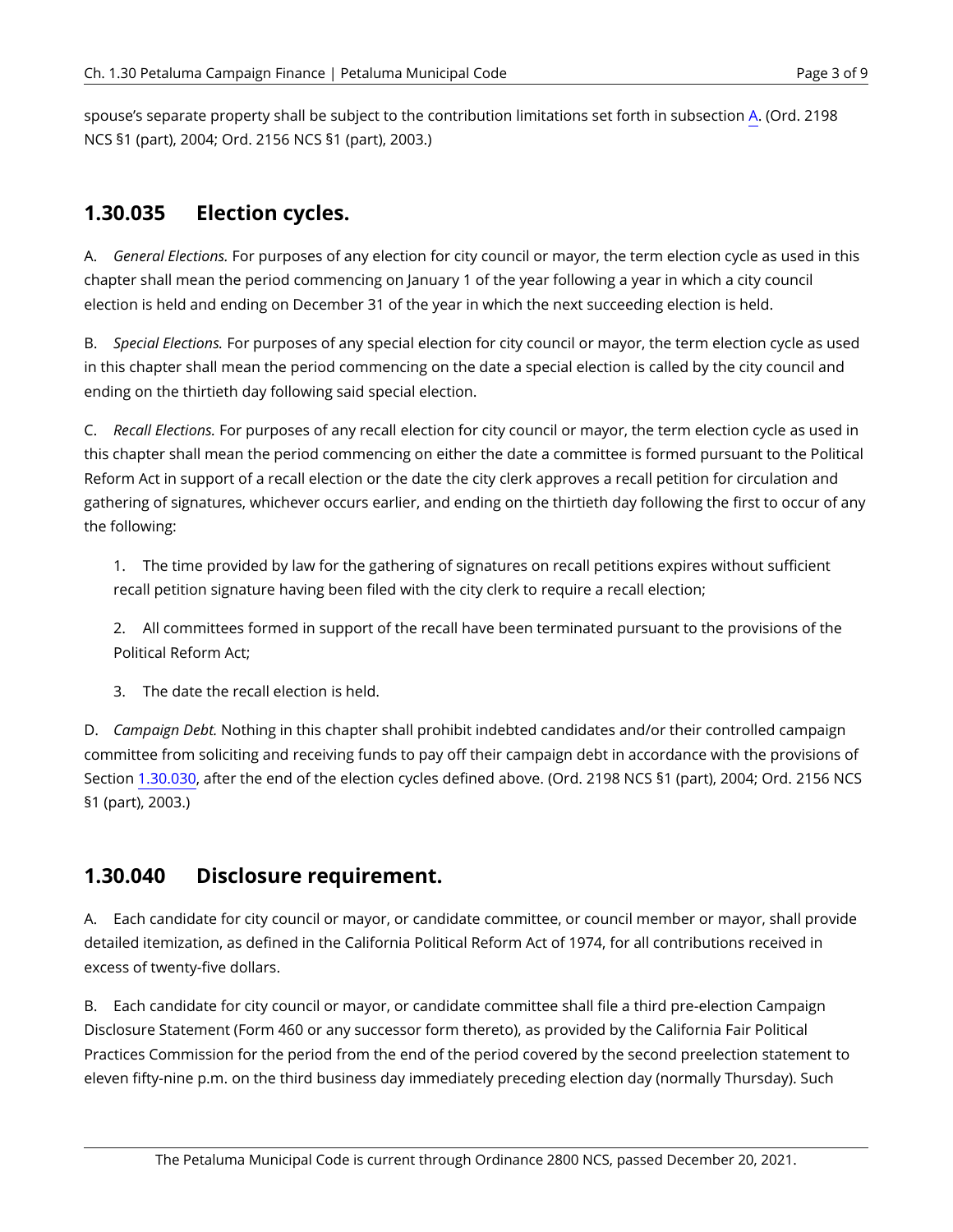statement shall be filed with the clerk of the city of Petaluma by five p.m. on the second business day immediately preceding election day (normally Friday).

C. Each candidate, and each committee making independent expenditures, who sends a mailing or distributes more than two hundred substantially similar pieces of campaign literature shall send a copy of the mailing or other literature to the city clerk at the same time the mailing or other literature is given to the post office or otherwise distributed. During the election campaign, the city clerk merely serves as a repository for such literature and shall not judge or comment on the contents of such literature. (Ord. 2198 NCS §1 (part), 2004; Ord. 2156 NCS §1 (part), 2003.)

### **1.30.041 Electronic filing.**

A. Any elected officer, candidate, committee, or other person required to file statements, reports, or other documents ("statements") as required by Chapter 4 of the Political Reform Act (Government Code Section [84100](https://petaluma.municipal.codes/CA/GOV/84100) et seq.) shall file such statements using the city clerk's online system according to procedures established by the city clerk. These procedures shall ensure that the online system complies with the requirements set forth in Government Code Section [84615.](https://petaluma.municipal.codes/CA/GOV/84615) Elected officers, candidates, or committees required to file statements must file such statements using the city clerk's online system, unless exempt from the requirement to file online pursuant to Government Code Section [84615\(a\)](https://petaluma.municipal.codes/CA/GOV/84615(a)) because the officer, candidate, or committee receives less than two thousand dollars in contributions and makes less than two thousand dollars in expenditures in a calendar year.

B. All other individuals required to file statements of economic interest pursuant to Chapter 7 of the Political Reform Act (Government Code Section [87200](https://petaluma.municipal.codes/CA/GOV/87200) et seq.) or the city's adopted conflict of interest code shall file electronically using the city clerk's online system.

C. Any elected officer, candidate, or committee who has electronically filed a statement using the city clerk's online system is not required to file a copy of that document in paper format with the city clerk.

D. The city clerk shall issue an electronic confirmation that notifies the filer that the statement was received; the notification shall include the date and the time that the statement was received and the method by which the filer may view and print the data received by the city clerk. The date of filing for a statement filed online shall be the day that it is received by the city clerk.

E. The online filing system shall ensure the integrity of the data transmitted and shall include safeguards against efforts to tamper with, manipulate, alter, or subvert the data.

F. The online filing system shall enable electronic filers to complete and submit filings free of charge.

G. The online filing system shall only accept a filing in the standardized record format that is developed by the California Secretary of State pursuant to Government Code Section [84602\(a\)\(2\)](https://petaluma.municipal.codes/CA/GOV/84602(a)(2)) and that is compatible with the Secretary of State's system for receiving an online or electronic filing.

H. The online filing system shall include a procedure for filers to comply with the requirement that they sign statements under penalty of perjury pursuant to Government Code Section [81004.](https://petaluma.municipal.codes/CA/GOV/81004)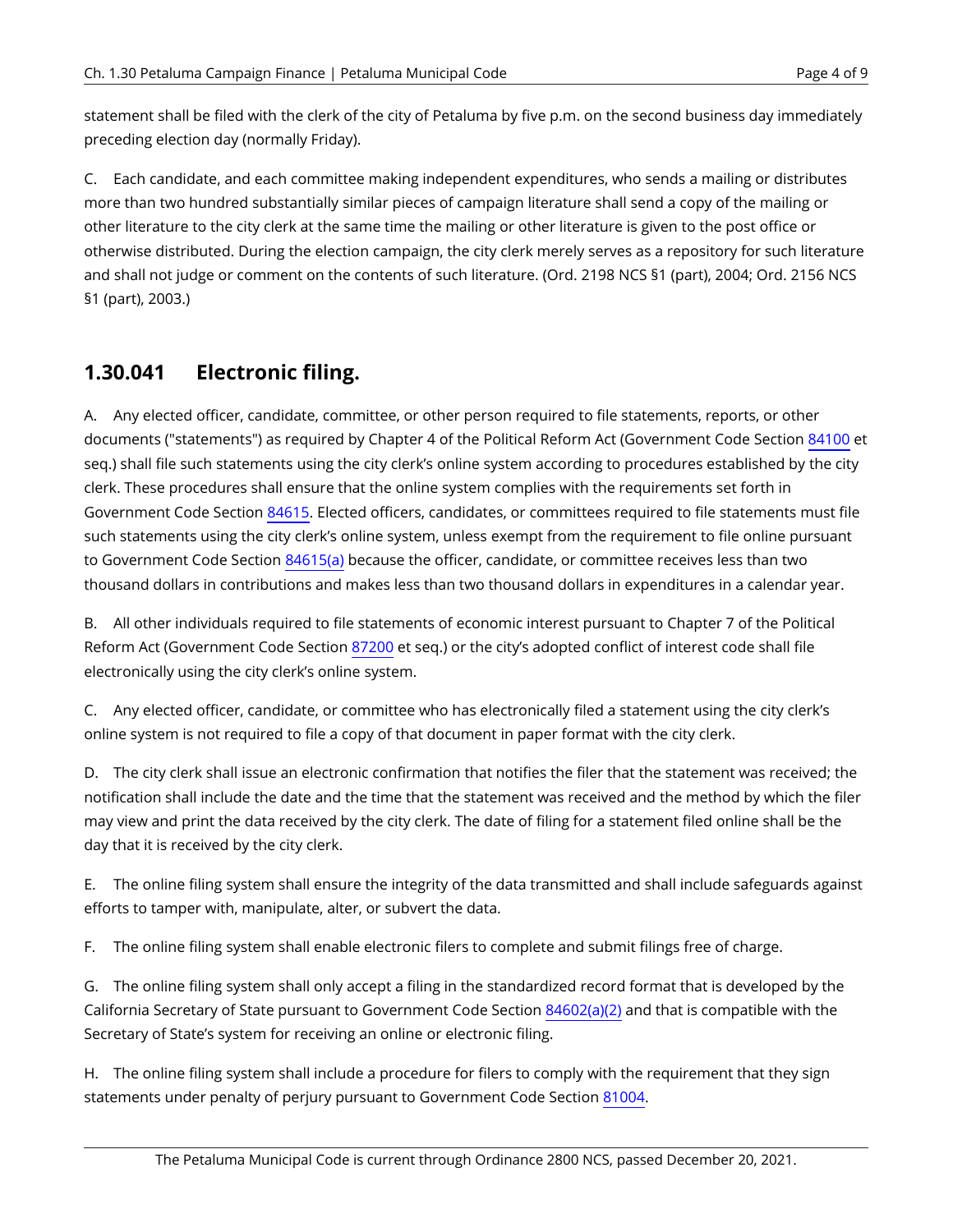I. If the city clerk's system is not capable of accepting a statement due to technical difficulties, an elected officer, candidate, or committee shall file that statement in paper format with the city clerk.

J. The city clerk's system shall make all the data filed available on the city's webpage in an easily understood format that provides the greatest public access. The data shall be made available free of charge and as soon as possible after receipt. The data made available on the city's webpage shall not contain the street name and building number of the persons or entity representatives listed on the electronically filed forms or any bank account number required to be disclosed by the filer. The city clerk's office shall make a complete, unredacted copy of the statement, including any street names, building numbers, and bank account numbers disclosed by the filer, available to any person upon request.

K. The city clerk's office shall maintain, for a period of at least ten years commencing from the date filed, a secured, official version of each online or electronic statement which shall serve as the official version of that record for purpose of audits and any other legal purpose. (Ord. 2751 NCS §3, 2020.)

#### <span id="page-4-0"></span>**1.30.042 Aggregation of contributions.**

The contributions of any person whose contributions are directed and controlled by another person shall be aggregated with those of the controlling person for purposes of the contribution limits. Contributions by a married person shall be treated as the separate contributions of such person and shall not be aggregated with any contributions of the spouse of such person. (Ord. 2198 NCS § 1 (part), 2004; Ord. 2156 NCS §1 (part), 2003.)

### **1.30.044 Loan to city candidates and their controlled committees.**

A. A loan shall be considered a contribution from the maker and the guarantor of the loan and shall be subject to the contribution limitations of this chapter.

B. The proceeds of a loan made to a candidate for city council or mayor by a commercial lending institution in the regular course of business on the same terms available to members of the public shall not be subject to the contribution limitations of this chapter if the loan is made directly to the candidate. The guarantors of such a loan shall remain subject to the contribution limits of this chapter.

C. Extensions of credit (other than loans pursuant to subsection B) for a period of more than thirty days are subject to the contribution limitations of this chapter.

1. An "extension of credit" means the provision of goods or services for which payment in full is not received. An extension of credit is deemed to begin by the earlier of two dates:

- a. Fifteen days after the date specified on the invoice for payment; or
- b. Forty-five days from the date the goods or services were delivered.
- 2. "Payment in full" means payment of not less than fair market value for the goods or services provided.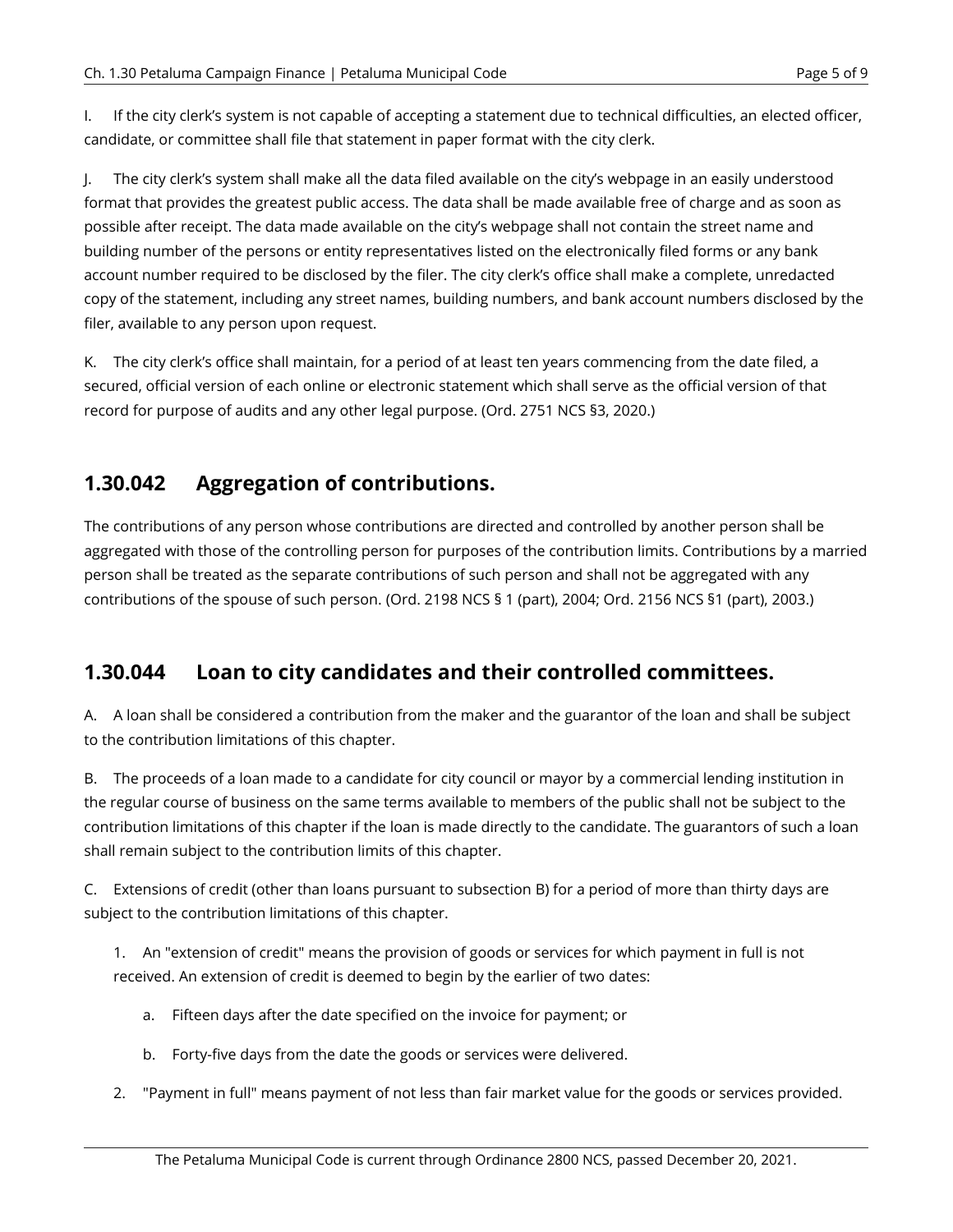3. An extension of credit for a period of more than thirty days is a contribution subject to the contribution limitations of the chapter, except as provided in paragraph 5, d, e, f and g of this subsection.

4. If a candidate or a candidate's controlled committee has an extension of credit for more than thirty days outstanding with a provider or vendor of goods or services, any additional credit extended to the candidate or the candidate's controlled committee by the same provider or vendor of goods or services shall be a contribution to the candidate or the candidate's controlled committee from the person subject to all of the contribution limitations of the Act.

5. If all of the following criteria are satisfied by a provider or vendor of goods or services, it shall (i) be a complete defense for the provider or vendor of the goods or services in any enforcement action initiated by the city, and (ii) relieve the provider or vendor of the goods or services of any reporting requirements of this title;

a. The credit arrangement was recorded in a written instrument;

b. It is a primary business of the provider or vendor of goods or services to provide similar goods or services;

c. The provider or vendor of goods or services provided the goods or services in the ordinary course of business and on the same terms and conditions offered to customers generally;

d. The provider or vendor of goods or services did not have actual knowledge that the candidate or committee would not be able to pay within the time limit specified in subsection (a);

e. The provider or vendor of goods or services made reasonable efforts to collect the full amount of the payment owed within one hundred twenty days of the date specified in subsection (a);

f. The provider or vendor of goods or services entered into the agreement with the intent that the candidate or committee would be required to pay within the time limit specified in subsection (a); and,

g. The provider or vendor of goods or services did not extend any additional credit to the candidate or the candidate's controlled committee when the candidate or the candidate's controlled committee already had an extension of credit for more than thirty days outstanding with the same provider or vendor of goods or services as provided in paragraph 5, d.

D. This section shall apply only to loans and extensions of credit used or intended for use for campaign purposes or which are otherwise connected with the holding of public office. (Ord. 2198 NCS §1 (part), 2004; Ord. 2156 NCS §1 (part), 2003.)

#### **1.30.045 Outstanding debt retirement and reporting.**

A. Any mayor or city council member or indebted former candidate, or any controlled committee of any such officer or candidate, accepting any contribution(s) for the purpose of retiring outstanding debt from a prior city election and required by city or state law to report such contributions on Schedule A of Fair Political Practices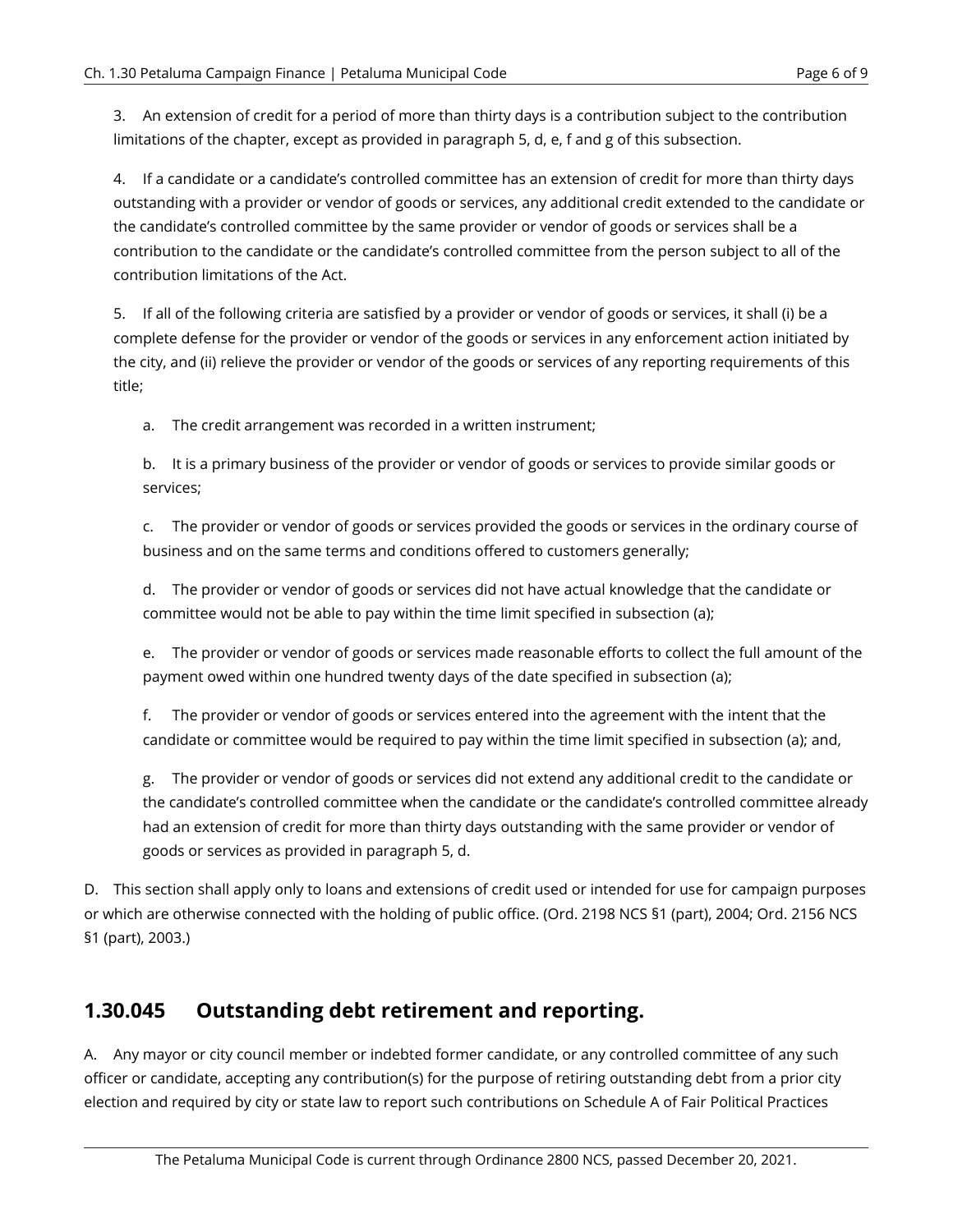Commission Form 460, or any successor form thereto, shall, at the time required for the reporting of such contributions on Schedule A and in addition to any other reporting requirements under state law, clearly designate on said Schedule A which contributions were received for the purpose of retiring outstanding debt and for which prior city election such contributions were received.

B. Any contribution accepted for the purpose of retiring outstanding debt from a prior city election shall be applied to reduce or retire said outstanding debt in the same reporting period in which such contribution was accepted. The application of any contribution to retire outstanding debt from a prior city election (i.e., repayment of outstanding loans and payment of accrued expenses) shall be itemized and identified on the appropriate schedules and on the Summary Page of Form 460, or any successor form thereto, provided by the Fair Political Practices Commission.

C. If the mayor or city council member or indebted former candidate, or a controlled committee of any such officer or candidate, receives contributions for the purpose of retiring outstanding debt from a prior city election and the amount of the contributions exceeds the amount of the debt, the excess funds may be used for any other campaign or officeholder expense and shall not be subject to the aggregation requirements set forth in Section [1.30.042](#page-4-0) in the election cycle in which the excess funds are expended. (Ord. 2198 NCS §1 (part), 2004; Ord. 2156 NCS §1 (part), 2003.)

#### **1.30.046 Multiple campaign committees.**

A. A candidate for city council or mayor shall have no more than one controlled committee and such controlled committee shall have only one bank account out of which all qualified campaign and officeholder expenses related to that office shall be made.

B. This section does not prevent a candidate for city council or mayor or a city council member or mayor from establishing another controlled committee solely for the purpose of running for a state, federal, county or other elective office, or for opposing his or her recall. (Ord. 2198 NCS §1 (part), 2004; Ord. 2156 NCS §1 (part), 2003.)

#### **1.30.070 Independent expenditures.**

A. Any person or entity making independent expenditures which aggregate in excess of twenty-five dollars during any election cycle shall deliver notice in writing of such independent expenditure, as well as the amount of such expenditure, and a detailed description of the use of such independent expenditure. Such notice shall be filed with the city clerk on a form prepared by the city clerk for such purpose. The notice shall specifically state the name of the candidate or candidates whom the independent expenditure is intended to support or oppose and shall also include the information required to be provided in the Campaign Disclosure Statement (Form 465 or any successor form thereto) as provided by the California Fair Political Practices Commission. Each independent expenditure shall require delivery of a new notice. Such notice shall be filed for the same reporting periods and be the same deadlines as are expenditures by candidates pursuant to the California Fair Political Act and by Section [1.30.040\(B\)](#page-2-1) of this chapter.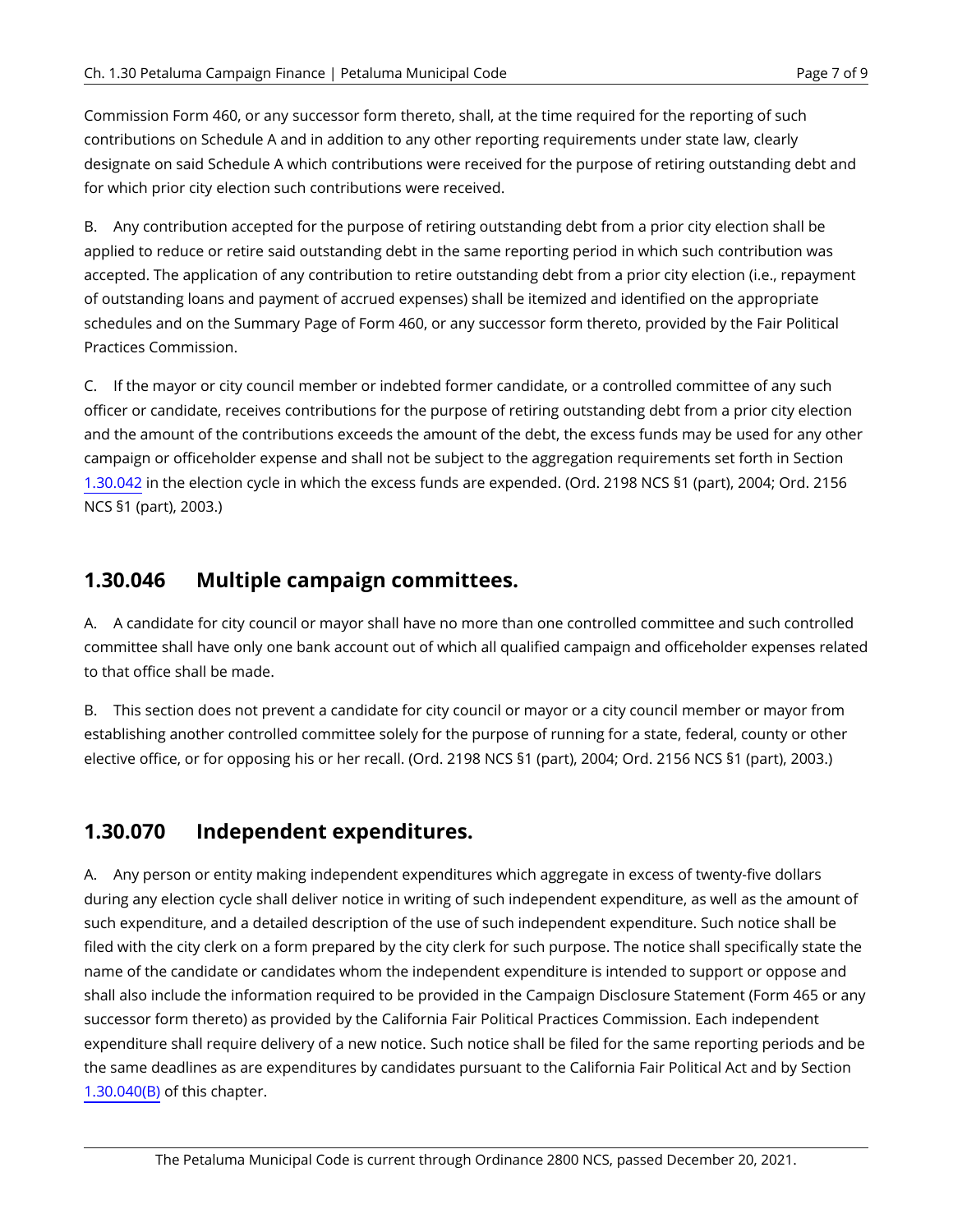B. Any person or entity making an independent expenditure in excess of twenty-five dollars shall disclose in any political message produced by the expenditure, the full name, address, and phone number of the person or organization, the name of the registered agent, the amount of the expenditure, and the specific statement that the advertisement of material is not authorized by any candidate. Persons or organizations who make independent expenditures for or against a candidate or committee shall indicate clearly on any material published, displayed or broadcast that it was not authorized by a candidate or committee controlled by a candidate. Such disclosure shall be printed in 12-point type or larger in any printed materials, and prominently displayed in any non-printed materials or message. (Ord. 2198 NCS §1 (part), 2004; Ord. 2156 NCS §1 (part), 2003.)

## **1.30.080 Enforcement<sup>2</sup> .**

A. *No Criminal Penalties.* Notwithstanding any other provision of the Petaluma Municipal Code, any violation of any provision of this chapter shall be enforceable solely as provided in this section.

B. *Civil Liability.* Any person who fails to comply with any provision or requirement of this chapter shall be strictly liable to the city of Petaluma in a sum not to exceed the following amount for each such violation:

1. For the making or accepting of any contribution in excess of the applicable contribution limits specified in this chapter, a sum equal to three times the amount by which the contribution exceeds the applicable contribution limit, or the sum of five hundred dollars, whichever is greater, for each violation.

2. For any other violation of this chapter, the sum of five hundred dollars for each violation.

C. *Right to Cure Unknowing Violation.* In the event a candidate accepts a contribution and then becomes aware it is in violation of the contribution limit, that violation by the candidate may be excused if the candidate returns the contribution or contributes it to the City General Fund within fourteen days of becoming aware of the violation.

D. *Debt Owing to City.* Any amount due from any person pursuant to subsection B above shall be a debt due and owing upon demand to the General Fund of the city of Petaluma.

E. *Civil Action to Collect Debt and Obtain Other Relief.* The district attorney of the county of Sonoma shall file and prosecute a civil action in superior court, to recover any amount(s) due and owing to the city of Petaluma by any person pursuant to this section, or to enjoin any violation or otherwise compel compliance with the requirements of this chapter.

F. *Limitations of Actions.* No civil action shall be brought under the provisions of this section unless said action is filed within one year following the date of such violation.

G. *Remedial Measures.* If the district attorney determines or believes that any person (the target party) has violated any provision of this chapter, the district attorney may, at his or her sole discretion, advise the target party of remedial measures which may be taken by the target party to avoid possible civil action (the "remedial measures"). Such remedial measures may, but need not necessarily, include the payment of a civil fine to the city. Nothing contained herein shall be deemed to require the district attorney to offer remedial measures to any target party. In the event the target party is offered and timely performs such remedial measures to the